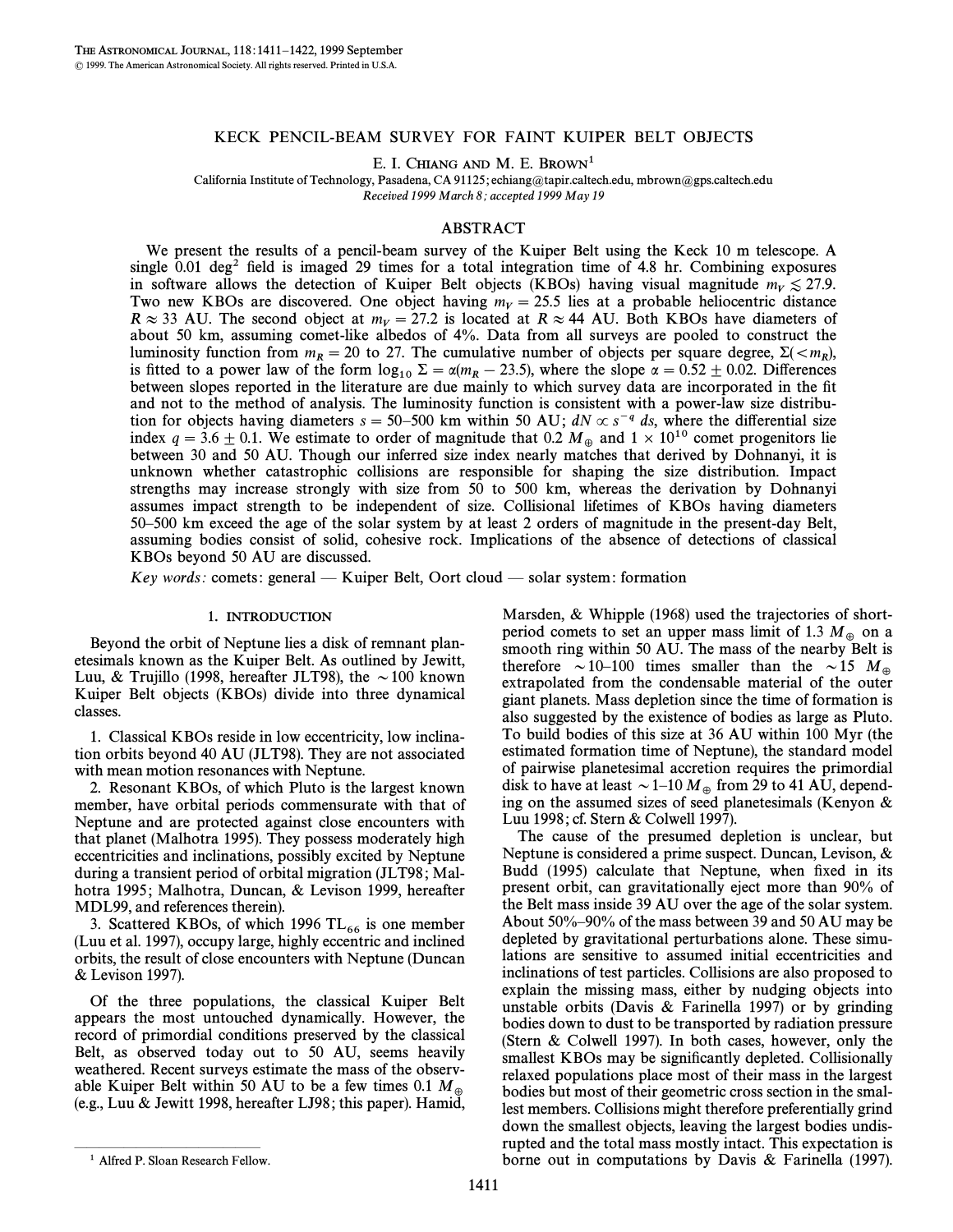Important caveats for all collisional simulations of the Kuiper Belt include oversimplified prescriptions for the impact strengths of KBOs, reflecting our ignorance of their internal structure. Erosive velocities are thought to be gravitationally stirred by Neptune within 50 AU, but physically motivated estimates of the velocity dispersion have yet to be made in these simulations.

However large or small, the destructive influence of Neptune on the Kuiper Belt may be limited to within the location of its outermost 2:1 resonance at 48 AU. This idea has led to speculation that the surface density of Belt material rises by  $\sim$  2 orders of magnitude to its assumed primordial value somewhere beyond this radius (Stern 1996; Stern & Colwell 1997; MDL99). However, no classical KBO beyond 50 AU has yet been discovered. Assuming the shape of the KBO size distribution does not change with distance, JLT98 find by Monte Carlo simulation that their observations are consistent with an edge to the classical Kuiper Belt at 50 AU—a "Kuiper Cliff." The first theoretical constraints on the classical Belt mass beyond 50 AU are provided by Ward & Hahn (1998). They find under certain conditions that a Belt containing 1.6  $M_{\oplus}$ from 48 to 75 AU damps Neptune's eccentricity to its current observed value of 0.009 by the action of apsidal density waves. They calculate that the addition of 10 times more mass in this region (masses comparable to those expected in the minimum-mass solar nebula) would reduce Neptune's eccentricity to less than  $10^{-20}$  over the age of the solar system. In these computations, the outer Belt is assumed to consist predominantly of small bodies (diameters  $\ll$  140 km) so that velocity dispersions are sufficiently low to sustain wave action.

In the absence of any direct observations of the Kuiper Belt beyond 50 AU, we undertook a pilot survey utilizing the Keck 10 m telescope. A single 600 s exposure on Keck can achieve a depth  $m_V \approx 26$ , allowing objects 100 km in diameter with comet-like albedos to be seen out to distances just beyond 50 AU. Combining exposures in software enables the detection of such bodies inside 70 AU. Our primary aim was to constrain the KBO luminosity function out to  $m_V \approx 28$ ; in this goal, we succeeded. Our principal hope was to directly image the Kuiper Belt for the first time beyond 50 AU; this wish remains to be fulfilled at present.

Observations are described in  $\S$  2. Methods of data reduction and search strategies are set forth in  $\S$  3. Results, including actual detections and our construction of the luminosity function from  $m_R = 20$  to 28, are presented in § 4. Implications of our results on the size, mass, and distance distributions of KBOs are discussed in  $\S$  5. Our principal findings are summarized in  $\S$  6.

## 2. OBSERVATIONS

Data were taken on 1997 August 31 UT using the Keck II 10 m telescope atop Mauna Kea in Hawaii. The Low-Resolution Imaging Spectrometer (LRIS; Oke et al. 1995) was mounted at Cassegrain focus and employed in direct imaging mode. The plate scale on LRIS's Textronix CCD was  $0''215$  pixel<sup>-1</sup>. The camera had a usable (vignetted) field of view of  $5.67 \times 7.34$  arcmin<sup>2</sup>  $(1582 \times 2048 \text{ pixel}^2 = 0.0115 \text{ deg}^2)$ . A standard V filter was used. The choice of  $V$  over  $R$  was motivated by lower sky brightness and greater solar flux at  $V$ . While some KBOs have higher reflectances at  $R$ , others also appear neutral (Tegler & Romanishin 1998).

We searched for KBOs in a single, relatively star-free field at opposition ( $\alpha = 22^{h}54^{m}54^{s}$ ,  $\delta = -6^{\circ}20'34''$  [J2000]).<sup>2</sup> Twenty-nine exposures, each 600 s in duration, were recorded of this field. Data were read out from the CCD through two amplifiers operating simultaneously; this procedure halved the readout time to 60 s at the cost of introducing small differences in the amount of noise between chip halves. Each frame was offset in position by  $\sim 5^{\prime\prime}$ –100'' relative to other frames; our dithering routine enabled the construction of high-fidelity flat fields ("skyflats") from the science data themselves (see  $\S$  3.1). Provided the Keck telescope functioned properly, our duty cycle efficiency was nearly 90%. Unforeseen crashes in the mirror alignment software limited our total effective integration time to 4.8 hr over a 6.2 hr baseline.

A Landolt field (Landolt 1992) provided photometric standards. The seeing ranged from  $0\rlap.{''}65$  to 1 $\rlap.{''}0$  full width at half-maximum (FWHM), with the median seeing equal to  $0.75.$ 

## 3. DATA REDUCTION AND SEARCH STRATEGY

Kuiper Belt Object candidates are identified by their parallax motions (of order arcseconds per hour) against the fixed stars. We employed two search methods: a simple blinking of individual frames to visually scan for slowmoving objects, and a deep, recombinative blinking approach that blends the search algorithms of Gladman et al. (1998, hereafter G98) and Cochran et al. (1995).

Observations of candidates over a single night are insufficient to constrain orbital parameters and to prove membership in the Kuiper Belt. Candidates might instead be eccentric, near-Earth asteroids whose apparent motions mimic those of true KBOs. However, as discussed by LJ98, the possibility of mistaken identity appears remote, since masquerading slow-moving objects have not appeared in their many surveys to date. We proceed on the assumption that our (small) field is likewise uncontaminated.

#### 3.1. Shallow Survey: Basic Blinking

All image processing described in this paper was performed with the Interactive Data Language (IDL) software package. The 29 science frames were first corrected for CCD bias and pixel-to-pixel variations in gain (flat-fielded). For each science frame, a tailored flat field was constructed from the median of the other 28 dithered science frames.3 The fact that the images were dithered ensured that each CCD pixel sampled the flat sky several times.

Each flattened frame had its mean sky value subtracted and its flux normalized by scaling 11 bright, unsaturated stars distributed across the entire frame. Position offsets required to align the dithered images were obtained by minimizing stellar residuals of frames subtracted pairwise.

Aligned images were blinked and visually scanned for slow-moving objects. Three images of comparable seeing, spaced about 1 hr apart, were blinked per session. Four triplets were blinked in all, including the first and last frames of the night. Results of this comparatively shallow survey are presented in  $\S 4.1$ .

ÈÈÈÈÈÈÈÈÈÈÈÈÈÈÈ

<sup>&</sup>lt;sup>2</sup> The field happened to be located  $43^{\circ}$  away in ecliptic longitude from Neptune.

Seven additional frames from other observations during the same night were included in the median flat field.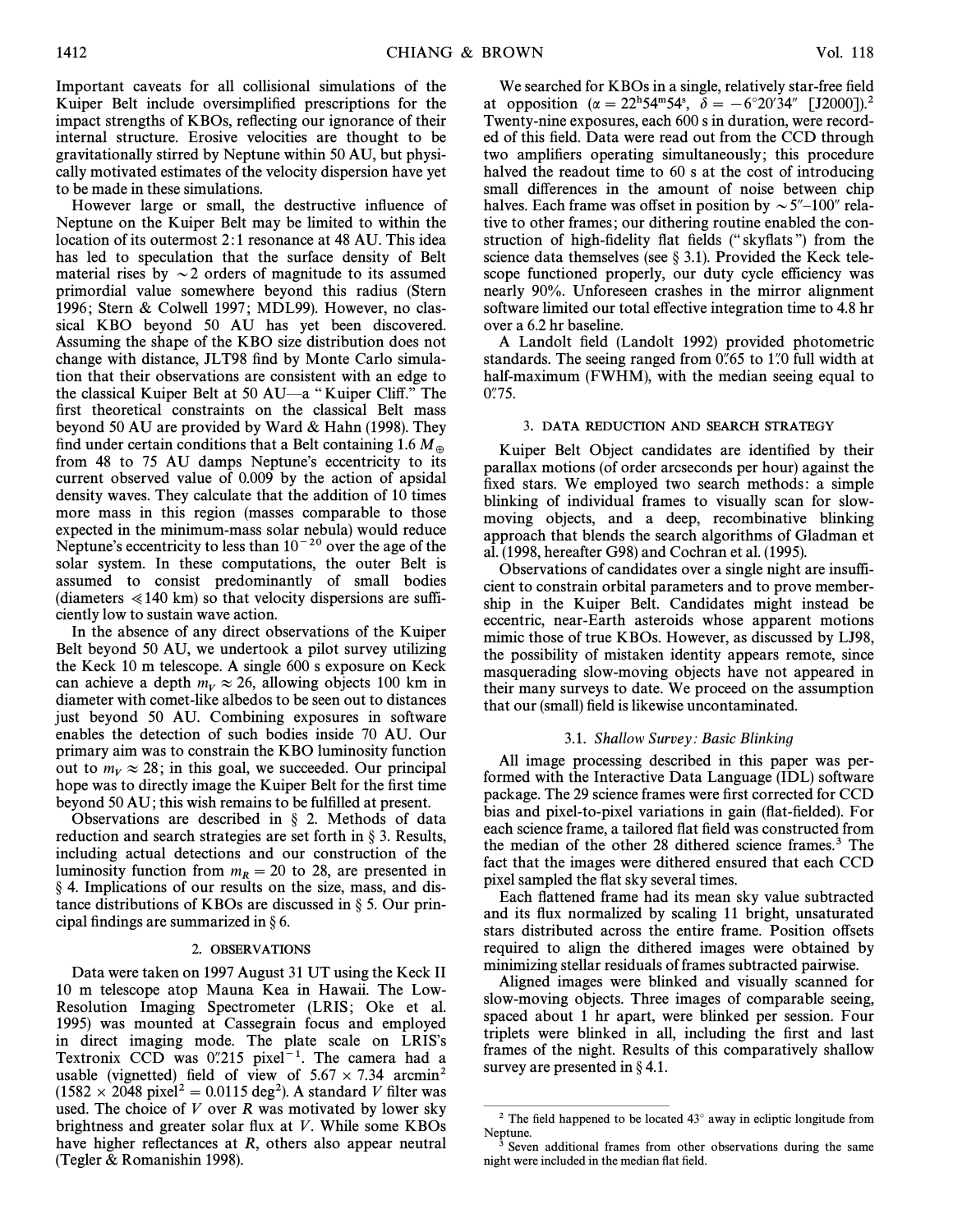# 3.2. Deep Survey: Forward-Reverse Recombinative Blinking

The basic idea underlying our deep survey is simple. Images are stacked and shifted on top of each other according to a hypothetical KBO proper motion. The shifted stack of images is co-added to form a recombination image. While stationary objects appear smeared in the recombination image, an object whose motion matches that assumed has its signal strengthened and appears as a single seeing disk. Thus, all collected photons are used to identify KBOs too faint to rise above the noise of an individual image.

To reduce confusion and noise in the recombination image, it is desirable to remove non-KBO sources of emission from individual frames before co-adding. Toward this end, we subtracted from each individual frame the median of the other 28 (aligned) frames.<sup>4</sup> Extended, stationary, low surface brightness emission (from resolved galaxies, for example) was thereby mostly removed from individual images. Some pixel positions did not have the full overlap of all 29 frames because of our dithering routine; these were purged to ensure uniform statistics.

Cosmic rays and asteroid streaks remained in the median-subtracted frames. Substantial residuals from stationary point sources were also left behind, a consequence of frame-to-frame seeing variations. All three non-KBO sources of emission were largely eliminated by clipping high-valued pixels from the shifted stack of images. After experimenting with various schemes, we decided to clip the five highest values from each column of 29 pixels and average the remaining 24 values.<sup>5</sup> Columns not having the full overlap of all 29 frames due to the shifting process were purged altogether. Finally, to the clipped mean image we added a positive constant frame to restore the average background level to zero. The resulting (rectangular) array constituted our recombination image, which appeared satisfyingly clean aside from a few well-localized and easily recognizable residuals from bloomed stars.

The proper-motion vector of a KBO is described by its amplitude,  $\mu$ , and its apparent inclination angle,  $\theta$ , relative to the ecliptic as seen on the CCD. Following G98, we visually searched for KBO candidates by blinking, in any one session, four recombination images corresponding to four successively higher amplitudes along one inclination. Objects characteristically came into focus and then smeared as their actual rates of motion were approached and passed. Recombination amplitudes ranged from  $\mu = 1$ . to 6. A. hr<sup>-1</sup> in steps of  $\Delta \mu = 0$ . <sup>4</sup> hr<sup>-1</sup>. Inclinations ranged from  $\theta = -5^{\circ}$  to 5° in steps of  $\Delta \theta = 5^{\circ}$ .<sup>6</sup> These ranges cover proper motions (as seen at opposition) of KBOs moving on prograde, circular, heliocentric orbits with semimajor axes R of 20–120 AU and actual inclinations i of up to 30°.<sup>7</sup>

Roughly 130 artificial KBOs were implanted at random locations and searched for simultaneously with true KBO candidates. Their magnitudes were spread uniformly between  $m_V = 26$  and 29, and their orbital parameters were chosen randomly within the ranges cited above. Their presence in recombination images trained the eye to recognize bona fide KBOs, and their rate of recovery provided an estimate of true KBO detection efficiency as a function of magnitude. Differences between artificial objects' given and recovered properties  $(\delta m_V, \delta \mu, \delta \theta)$  provided estimates of vertices are verticed as verticed as  $\delta \mu$ ,  $\delta \theta$  and  $\delta \theta$  are verticed as  $\delta \theta$  and  $\delta \theta$  and  $\delta \theta$  are verticed as  $\delta \theta$  and  $\delta \theta$  are verticed as  $\$ systematic errors in the parameters of true candidates. Recombination spacings were just small enough to detect artificially implanted KBOs in at least two recombination frames.

A list of KBO candidates was made containing objects  $(including artificial ones) which (1) focused and defocused$ in the correct manner, (2) appeared in at least two adjacent recombination images, (3) did not appear as a single hot pixel in any one image, and (4) were not situated too close to the noisy environs of stellar/asteroidal residuals. Objects in this list had their magnitudes and proper motions subsequently refined on a grid of resolution  $\Delta \mu = 0$ . <sup>1</sup> and  $\Delta\theta = 1^\circ 25$ . This process involved extracting square subframes 20 pixels wide surrounding each candidate and recombining them on the finer grid. Simply selecting the grid point  $(\mu, \theta)$  for which counts inside a circular sampling aperture were maximized proved too simplistic a procedure. Often the maximum-count image simply pushed hot noise pixels into our sampling aperture. In practice, we selected the best recombination image based on visual appearance, a well-behaved flux profile, and in the few cases where we could not decide, maximal counts.

Without a second night to confirm the reality of our candidates, visual surveys of this kind are more prone to false detections. Even apart from human bias, noisy pixels may still conspire to masquerade as slow-moving objects. To estimate the number of false detections in our candidate list, we repeated our entire deep search on images recombined in the reverse direction. Reverse in this case actually means in the apparent prograde direction, since proper motions of KBOs at opposition are dominated by the Earth's parallax motion and must appear retrograde. Artificial, apparently prograde objects were also randomly inserted in individual frames and searched for in images recombined in the reverse direction. In this reverse survey, which suffered the same kinds of errors as afflicted the forward survey, objects that fulfilled the four requirements listed above and that turned out not to be artificially inserted, were deemed chance alignments of noise. We refer to these as "reverse survey noise objects." Statistical confidence in the detection of real KBOs demands that the number of candidates detected in the forward survey exceed the number detected in the reverse survey plus the uncertainty in the latter number. In practice, we blinked recombination frames without knowing whether they were recombined in the forward or reverse directions, thereby avoiding another potential source of human bias.

## 4. RESULTS

#### 4.1. Shallow Survey Results

One KBO was discovered by blinking individual images. The object, hereafter OBJ1, appears at the  $\sim$  5.5  $\sigma$  level in 21 out of 29 frames. In the other eight frames, light from OBJ1 had fallen off the CCD chip as a consequence of our dithering routine. Figure 1 displays our newly discovered

ÈÈÈÈÈÈÈÈÈÈÈÈÈÈÈ <sup>4</sup> Image processing for the deep survey began with the sky-subtracted, flux-normalized images from the shallow survey.

Taking the median of all 29 frames as an example of an alternative scheme generated a still noisier background than averaging 24 frames

 $\{\sigma_{\text{median}-29}/\sigma_{\text{average}-24} \approx [(\pi/2)(24/29)]^{1/2} \approx 1.14\}.$ <br>  $\text{Negative (positive) } \theta \text{ implies motion near a descending (ascending))}$ node.

 $7$  A small correction term, due to the fact that our field was 4 $.5$  away from opposition in ecliptic longitude, was included in calculating these ranges.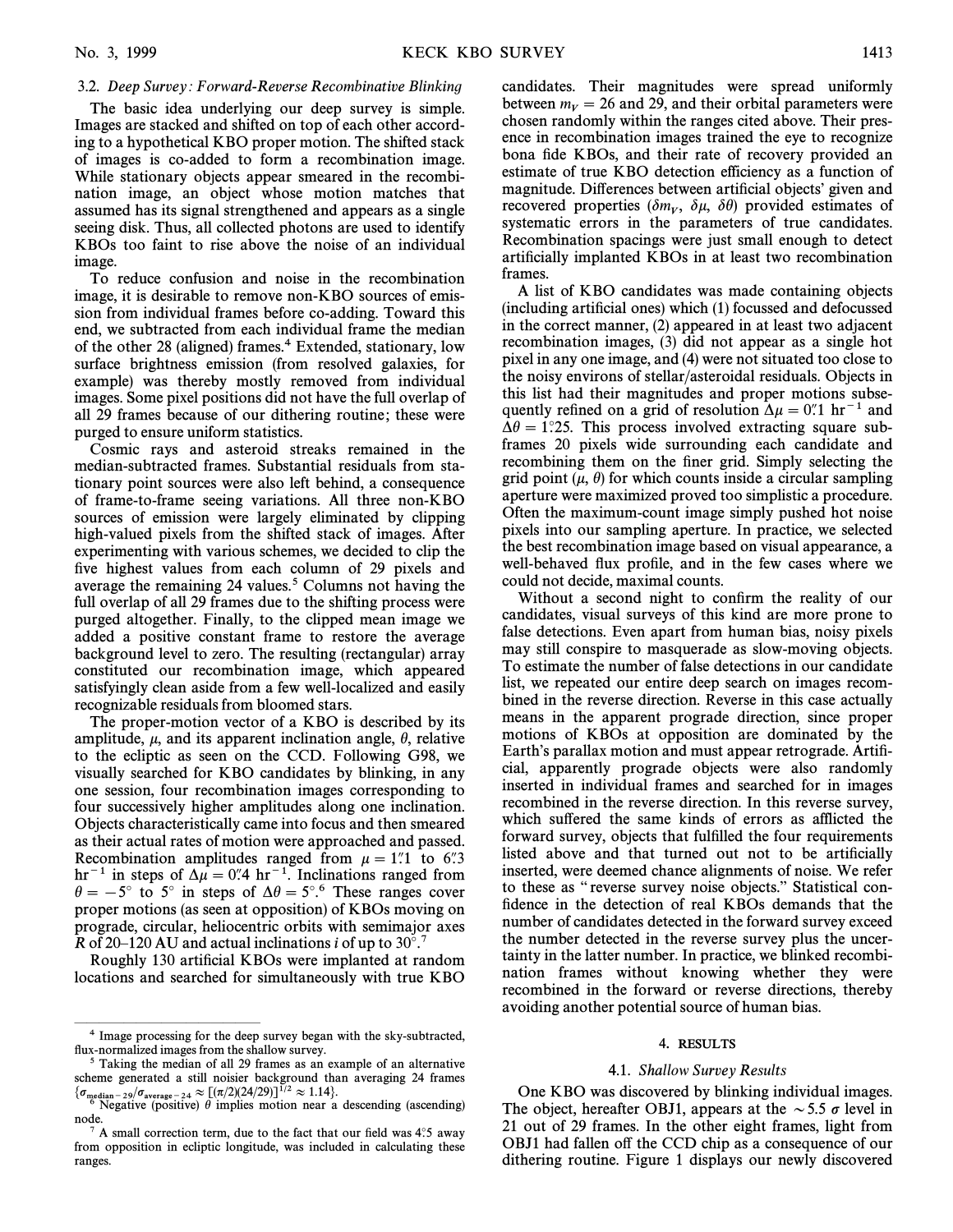

FIG. 1.—Individual exposures of OBJ1, with time and angular scale indicated. The object appears in a total of 21 frames.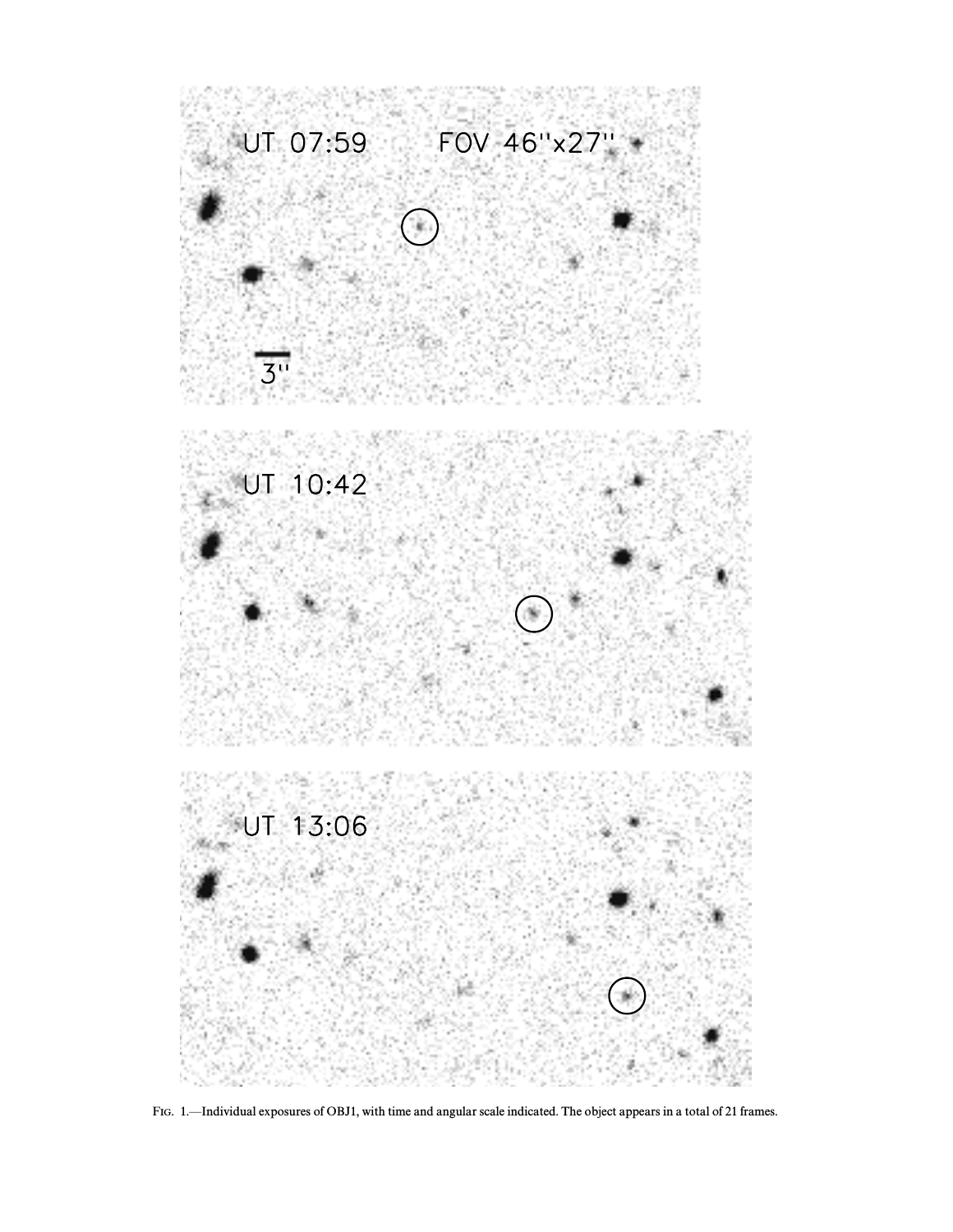PROPERTIES OF DETECTED KUIPER BELT OBJECTS

| Object | $m_{V}$ <sup>a</sup> | $(\text{arcsec hr}^{-1})$ | $\theta^{\mathtt{b}}$<br>$(\text{deg})$ | $R^c$<br>(AU) | $i^c$<br>$(\text{deg})$ | $s^{\mathbf{a}}$<br>(km) | $\frac{1}{2}$ | $A^e$<br>$(\text{deg}^2)$ | Method  |
|--------|----------------------|---------------------------|-----------------------------------------|---------------|-------------------------|--------------------------|---------------|---------------------------|---------|
| $OBJ1$ | 25.5                 | 3.83                      | $-1$                                    | 32.9          | 4.5                     | 56                       | 100           | 0.0102                    | Shallow |
| $OBJ2$ | 27.2                 | 2.92                      | $\theta$                                | 43.9          |                         | 46                       | 98            | 0.009                     | Deep    |

<sup>a</sup> Measured visual magnitude, uncertain by 0.3 (0.22) mag for OBJ1 (OBJ2).

b Measured proper-motion amplitude and angle relative to ecliptic on CCD, respectively. For OBJ1 (OBJ2), uncertainties are 0.02 (0.05)  $\rm hr^{-1}$  and 1° (2°.3).

c Inferred heliocentric distance and inclination, respectively, for an assumed circular orbit.

d Inferred diameter, assuming a visual albedo of 4%.

e Detection efficiency and area searched, respectively.

object in three consecutive exposures, and Table 1 summarizes its measured and inferred properties. Its motion over 6.2 hr is consistent with being uniform; a best-fit line through centroid positions yields proper-motion parameters  $\mu = 3\degree 83 ~\text{hr}^{-1}$  and  $\theta = -1\degree 0$ . The corresponding heliocentric distance and inclination for an assumed circular orbit are  $R = 32.9$  AU and  $i = 4^\circ$ ; With a measured visual magnitude of  $m_V = 25.5 \pm 0.3$  (1  $\sigma$  dispersion among 21 measurements), the object is  $56 \pm 6$  km in diameter, assuming it has a cometlike visual albedo of 0.04 (Allen 1973).

The area of sky covered by our shallow survey was  $A_s = 0.0102 \text{ deg}^2$ , after correcting approximately for dith-<br>ering losses ( – 11%) and area taken up by bright stars and ering losses  $(-11\%)$  and area taken up by bright stars and galaxies  $(-0.5\%)$ . A discussion of the cumulative luminosity function is reserved for  $\S$  4.3.

#### 4.2. Deep Survey Results

#### 4.2.1. Artificial Object Recovery

After refining estimates of candidates' magnitudes and proper motions, we culled artificial objects from the candidate list. Figure 2 displays our recovery rate  $\eta$  of artificial objects as a function of their given  $m_V$ , for both forward and reverse surveys. In both surveys, the rate of recovery was reverse surveys. In both surveys, the rate of recovery was similar, falling from 100% near  $m_V = 27.3$  to 0% at  $m_V = 28.4$ . The data sets were combined and fitted to the



FIG. 2.—Rate of recovery of artificially implanted objects vs. their given magnitude. Detection efficiencies from forward and reverse surveys are averaged and fitted to eq. (1), shown as a solid line.

function

$$
\eta(m_V) = \frac{1}{2} \left\{ 1 - \tanh \left[ \frac{m_V - m_V(50\%)}{W} \right] \right\}
$$
 (1)

(G98). The fit yields a detection efficiency that falls to  $50\%$ at  $m_V(50\%) = 27.94$ , over a characteristic width  $W = 0.38$  mag Satisfyingly m  $(50\%)$  is only 0.04 mag brighter than mag. Satisfyingly,  $m_V(50\%)$  is only 0.04 mag brighter than the nominal 3  $\sigma$  limit obtained by reducing the noise of an the nominal 3  $\sigma$  limit obtained by reducing the noise of an individual image by  $24^{1/2}$ .

Figure 3 plots  $\delta m_V$ ,  $\delta \mu$ , and  $\delta \theta$ —differences between arti-<br>ial objects' given and recovered properties—versus their ficial objects' given and recovered properties—versus their given magnitude. To clarify possible trends with increasing magnitude, we also plot averages and standard deviations within bins of width 0.5 mag; these points are positioned at the centers of each bin.

We note first that there is no significant bias in our estimation of parameters; averages  $\overline{\delta m_V}$ ,  $\overline{\delta \mu}$ , and  $\overline{\delta \theta}$  are consistent with being zero. The scatter, however, is significant. We adopt the scatter in  $\delta m_V$  as our estimate of the uncertainty in true candidates' magnitudes; the 1  $\sigma$  dispersion increases from 0.22 mag near  $m_V = 27$  to 0.33 mag near  $m_V = 28$ . The analogous 1  $\sigma$  uncertainty in  $\mu$  ranges from 0.05 to 0.''17 hr<sup>-1</sup>, and the 1  $\sigma$  uncertainty in  $\theta$  ranges from 2.''3 to

Artificial Object Recovery

 $\delta$ m,  $(mag)$  $\delta\mu$  ("/hr)  $\Omega$  $\delta\theta$  (deg)  $26.75$ 27.25  $27.5$ 27.75 28.25  $\frac{1}{28.5}$  $2^{\circ}$ 28 GIVEN V MAGNITUDE

FIG. 3.-Differences between given and recovered properties of artificial objects. Filled circles indicate objects recovered in the forward survey, and crosses denote objects recovered in the reverse survey. Error bars reflect  $\pm 1$   $\sigma$  dispersions in bins of width 0.5 mag. Since average differences are consistent with being zero, we conclude that our measurements of  $m_V$ , and  $\theta$  are not biased. We adopt the dispersions to be our measurement  $\mu$ , and  $\theta$  are not biased. We adopt the dispersions to be our measurement uncertainties.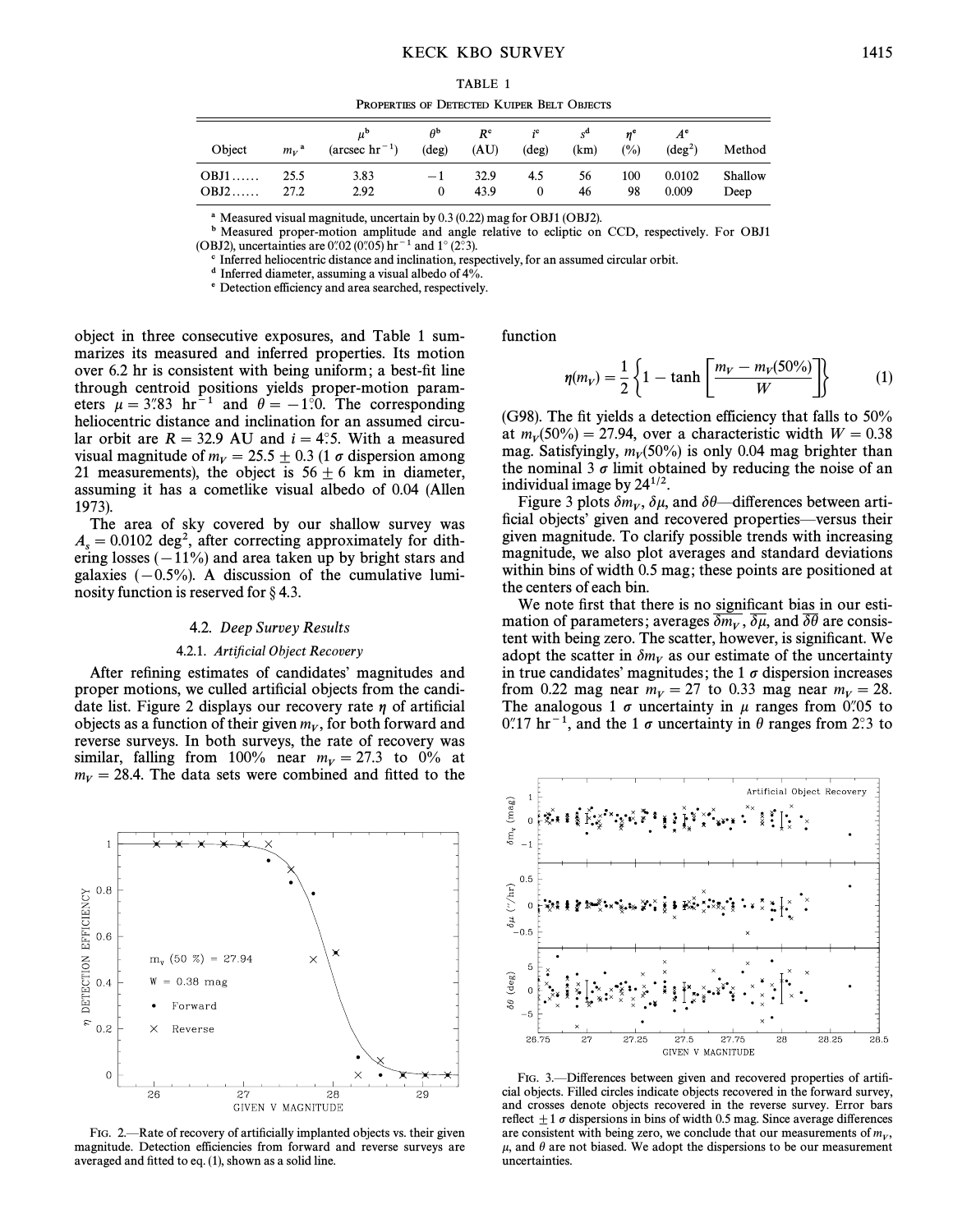3.2. These results for  $\mu$  and  $\theta$  appear reasonable. A difference of  $\Delta \mu = 0$ ". hr<sup>-1</sup> over a time  $\Delta t = 6.2$  hr smears images by  $\Delta \mu \times \Delta t = 0$ .6—about half the value of the worst seeing during our observations. A difference of  $\Delta\theta = 2$ °.5 at a fixed, typical amplitude of  $\mu = 3^{\prime\prime}$  hr<sup>-1</sup> smears images over a comparable distance:  $\mu \times \Delta\theta \times \Delta t = 0$ .8.

## 4.2.2. True Object Discovery and Upper Limits

A second KBO, hereafter OBJ2, was discovered by blinking recombination frames. Figure 4 presents the best recombination image of OBJ2, surrounded by images of the same object recombined at adjacent points on the  $(\mu, \theta)$  grid. Its smearing pattern is identical to those of artificially planted objects having similar motions. Properties of OBJ2 are summarized in Table 1. Its visual magnitude is  $m_V =$ 27.22  $\pm$  0.22, and its proper-motion parameters are  $\mu$  = 2.92  $\pm$  0.05 hr<sup>-1</sup> and  $\theta = 0^\circ \pm 2$ ?3. Alternative recombination frames for OBJ2 were constructed by clipping the top 1 pixel out of each column of 29 pixels and then averaging the remaining 28 values. Exactly the same parameters for OBJ2 were obtained. If we assume a cometlike visual albedo of  $p_v = 0.04$ , these measurements are consistent with those of an object  $46 + 6$  km in diameter occupying a cirthose of an object  $46 \pm 6$  km in diameter, occupying a circular, uninclined orbit of semimajor axis  $R = 43.9 \pm 0.8$ AU.

Confidence in the reality of OBJ2 is further bolstered by Figure 5, in which we compare cumulative numbers of objects detected in forward and reverse surveys. No false



FIG. 4. Recombination images of OBJ2. The central image is the best recombination image. Surrounding it are images recombined at adjacent points on the ( $\mu$ ,  $\theta$ ) grid. Each panel to the right advances  $\Delta \mu = 0.1$  hr<sup>-1</sup>. Each panel toward the top advances  $\Delta \theta = 2^\circ$ .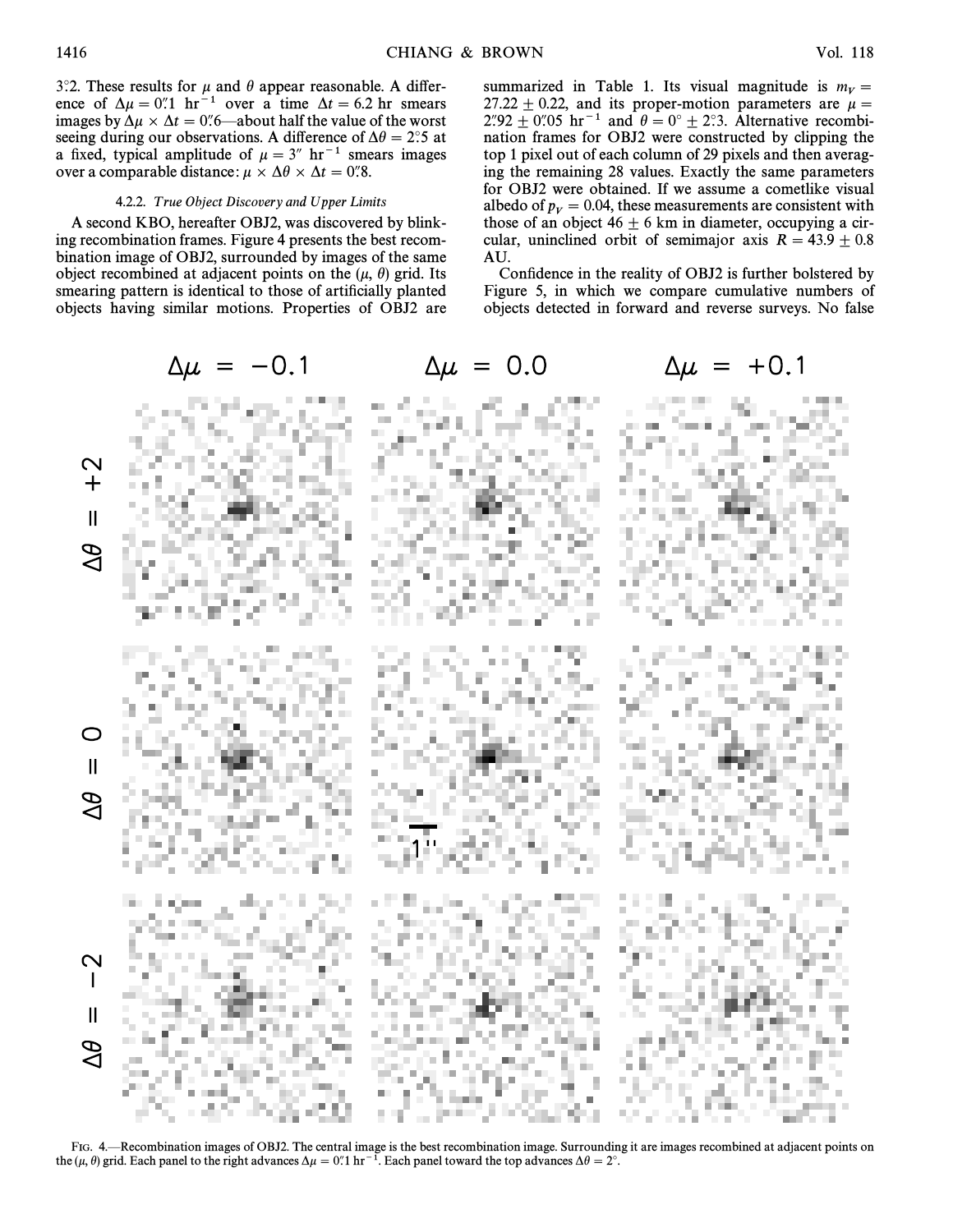

FIG. 5.—Comparison of the number of KBO candidates found in the deep forward survey and the number of noise objects detected in the reverse survey. At  $m_V < 27.4$ , the only object detected is OBJ2, and no noise object is bright enough to confuse the identity of OBJ2 as a true KBO. At  $m_V > 27.4$ , the number of KBO candidates never significantly exceeds the number of false alarms, and we can only compute upper limits on the sky density.

alarm went off in the reverse survey at the magnitude of OBJ2; the object distinguishes itself as the brightest detection at 5.5  $\sigma$ .

By contrast, we view all candidates in the forward survey fainter than  $m_V = 27.4$  as false detections, partly because their numbers do not exceed those in the reverse survey. No object in both surveys is as visually convincing as OBJ2 ; many other candidates vanished at several (but not all) adjacent recombination grid points. Moreover, regarding the last of the four search criteria set forth in  $\S$  3.2, it was occasionally unclear when an object was "too close" to a smeared stellar residual. Thus, some of our detections fainter than  $m_V = 27.4$  undoubtedly arise from the confusing noise of bloomed stars (OBJ2 is far removed from any such noise). We use the population of noise objects detected in the reverse survey to set upper limits on the cumulative sky density of KBOs fainter than  $m_V = 27.4$ . Details of this calculation follow in the next section.

The area searched in our deep survey is less than that of our shallow survey because of the shifting process. Areal losses ranged from  $7\%-13\%$  depending on the value of  $\mu$ . To simplify the analysis, we adopt an average loss of  $-10\%$ ; the error introduced is negligible compared to Poisson uncertainties in the number of objects detected. Corrected for additional losses due to stellar/asteroidal residuals  $(-1\%)$ , our deep survey area equals 0.009  $\deg^2 \equiv A_d$ .

## 4.3. Cumulative Luminosity Function

Figure 6 displays our estimates of the cumulative KBO sky density,  $\Sigma(, together with estimates made by various other groups. We emphasize that each survey's$ various other groups. We emphasize that each survey's points represent estimates made independently of all other groups; i.e., survey areas have not been added.<sup>8</sup> Surveys

ÈÈÈÈÈÈÈÈÈÈÈÈÈÈÈ



FIG. 6.—Independent estimates of the cumulative sky density of KBOs as made by various groups. Abbreviations for surveys are defined in the text and in the references. Upper limits from this paper (CB99) are computed at the 99.99% ("4 $\sigma$ ") confidence level. Upper limits from other surveys are published values at the 99% confidence level.

conducted in V were included by assuming a solar color,  $V - R = 0.36$ , corresponding to a neutrally reflective KBO (red albedo  $p_R = p_V$ ).<br>From our detection

From our detection of OBJ1, we independently estimate  $\Sigma(m_R < 25.14) = 98 \pm 98(1 \sigma)$  objects deg<sup>-2</sup>. Combining this result with our detection of OBJ2, which is the faintest KBO detected to date, we estimate  $\Sigma(m_R < 26.86) = 209$  $\pm$  149(1  $\sigma$ ) objects deg<sup>-2</sup>, where Poisson uncertainties have been added in quadrature.

Upper limits are derived at fainter magnitudes as follows. We assume that in the forward survey, the occurrence of noise objects plus real KBOs is Poissonian. The expected mean number of forward survey candidates brighter than magnitude *m* in survey area  $A_d$  equals  $N_{\text{Noise}}(*m*)$  $+\langle \eta A_d \rangle \Sigma(\langle m)$ , where  $N_{\text{Noise}}(\langle m \rangle)$  is the mean cumulative<br>number of noise objects, and  $\langle n A \rangle$  is the efficiency number of noise objects, and  $\langle n A_d \rangle$  is the efficiency-<br>weighted survey area. We take  $N = (m - N \ (\le m)$ weighted survey area. We take  $N_{\text{Noise}}(< m) = N_R(< m)$ ,<br>where  $N_{\text{bias}}(< m)$  is the cumulative number of reverse survey where  $N_R(\lt m)$  is the cumulative number of reverse survey<br>noise objects found. Given the number of forward survey noise objects found. Given the number of forward survey candidates that we actually detected,  $N_F(\leq m)$ , we ask what minimum value of  $\Sigma(\leq m)$  can be ruled out at the 99 99% minimum value of  $\Sigma(\lt m)$  can be ruled out at the 99.99% confidence level ( $\sim$ "4  $\sigma$ " in Gaussian parlance):

$$
\frac{(N_R + \langle \eta A_d \rangle \Sigma)^{N_F} \exp - (N_R + \langle \eta A_d \rangle \Sigma)}{N_F!} = 10^{-4}, \quad (2)
$$

an implicit equation for  $\Sigma$ , where the magnitude dependence has been dropped for compactness. For reverse survey noise objects brighter than  $m_V(50\%)$ , we take  $\langle \eta A_d \rangle = 0.7 \times A_d$ . We do not calculate upper limits for  $m \ge m$  (50%) since our detection efficiency falls rapidly to  $m_V > m_V(50\%)$ , since our detection efficiency falls rapidly to  $\overline{S}$  rapidly to  $\overline{S}$ zero past that magnitude (see Fig. 2). Upper limits on  $\Sigma$ computed using equation (2) are plotted in Figures 6 and 8.

While Figure 6 summarizes the history of KBO surveys, quantitative results such as the slope of the luminosity function (or even the degree to which  $\Sigma$  resembles a single-slope power law) are better extracted from a fairer pooling of the data. To this end, we imagine the areas from all surveys as being combined into one giant frame over which the detec-

<sup>8</sup> The one exception to independence involves the points from LJ98, which presumably incorporate data from their previous surveys.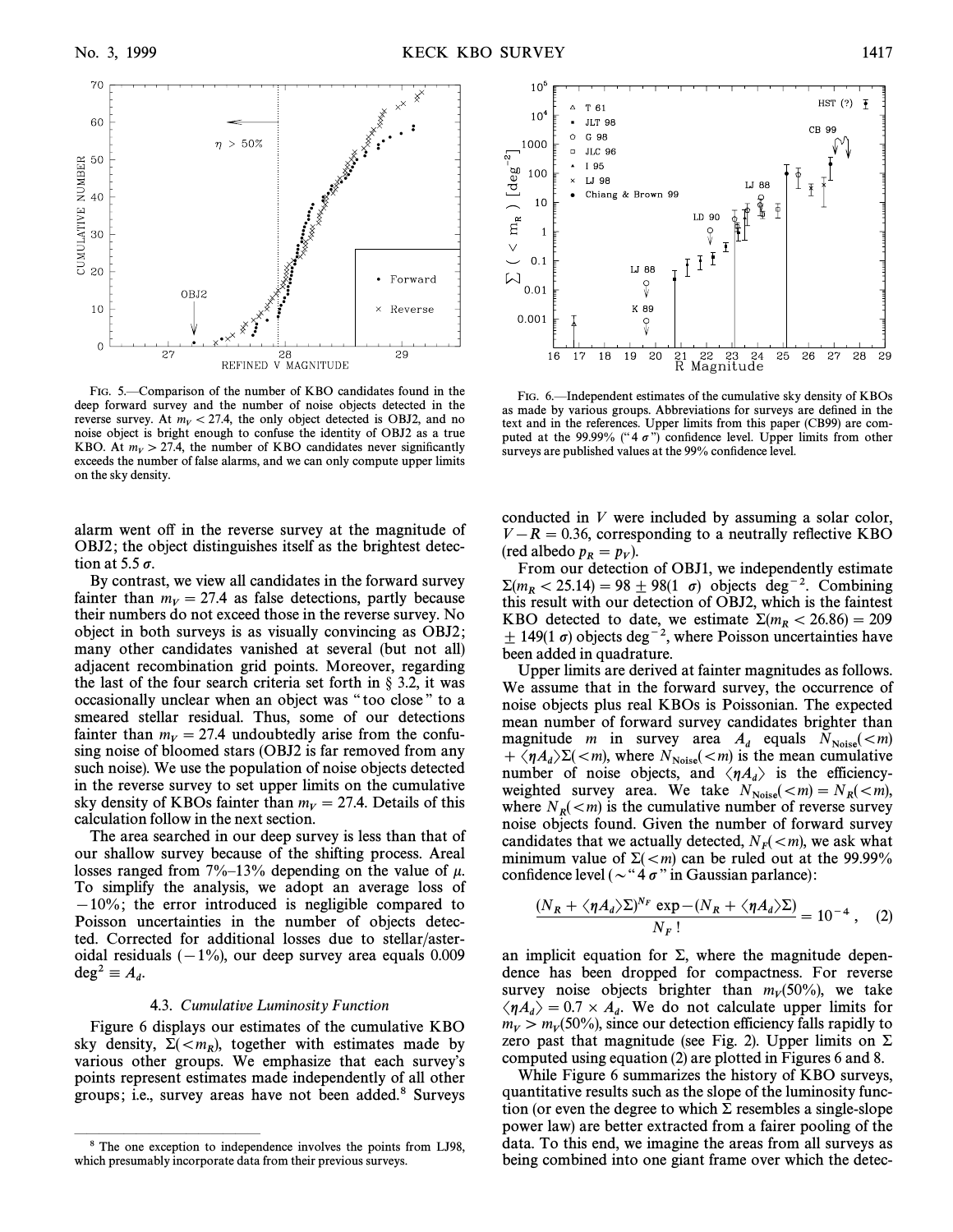tion efficiency varies. At magnitude  $m_i$  of a detected KBO,

$$
\Sigma(
$$

where  $m_i$  is the magnitude of the jth brightest KBO,  $\eta_k \times A_k$ where  $m_j$  is the magnitude of the *j*th brightest KBO,  $\eta_k \times A_k$  is the efficiency-weighted area of the *k*th survey, and *n* is the total number of surveys. Most surveys have published efficiency functions. Exceptions include the Mauna Kea–Cerro Tololo survey of Jewitt, Luu, & Chen (1996, hereafter JLC96), the Keck survey of LJ98, the McGraw-Hill CCD survey by Luu & Jewitt (1988, hereafter LJ88), and the US Naval Observatory survey by Levison & Duncan (1990, hereafter LD90). For data from JLC96, we assume  $\eta$ behaves in a similar manner to that described in their companion paper (Jewitt & Luu 1995, hereafter JL95); i.e.,  $\eta$  is assumed to fall linearly from 100% to 0% over 0.7 mag centered on published values of  $m_R(50\%)$ . For data from<br>LIQ8, we obtained n by consulting the lead author (L Luu LJ98, we obtained  $\eta$  by consulting the lead author (J. Luu 1999, private communication). For the two remaining older surveys (which detected no KBOs, but which nonetheless contribute slightly to the total survey area in eq. [3]), we adopted Heaviside step functions centered at  $m_R = 24$ (LJ88) and  $m_R = 22.14$  (LD90). We have verified that the conclusions of our paper are not affected by how we incorporate the latter two surveys. No photographic survey was included in the pool.

Figure 7 displays the results of pooling data sets according to equation (3). To clarify the roles played by individual surveys, we pool an incrementally larger number of surveys in Figures  $7a-7c$ . In these and subsequent plots, magnitudes of individual points are identical to magnitudes  $m_i$  of individual KBOs. However, only points separated by at least  $\sim$  0.2 mag are plotted; this represents a minor smoothing of



FIG. 7.—Cumulative sky density obtained by pooling surveys according to eq.  $(3)$ . From panels  $(a)$  through  $(c)$ , successively more surveys are pooled, as indicated by the growing list of acronyms at the top of each panel. Data are fitted by least squares, with fits from preceding panels plotted for comparison. In panel (a), the fitted slope  $\alpha$  of the luminosity function is identical to that derived using a maximum likelihood analysis by G98. In panel (c), the slope  $\alpha$  decreases significantly when data from LJ98 are included.

the data set but is still preferable to imposing arbitrary bin boundaries. Error bars reflect Poisson counting statistics.

Consider first Figure 7 $a$ , which incorporates data from Irwin, Tremaine, & Zytkow (1995, hereafter I95), JLT98, and G98. These constitute the three surveys preferred by G98, excluding upper limit data. The points are well described by a power law, written in conventional notation as

$$
\Sigma(\langle m_R \rangle = 10^{\alpha(m_R - m_0)}, \qquad (4)
$$

where slope  $\alpha$  and reference magnitude  $m_0$  are fitted param-<br>eters. A least-squares fit to these three surveys alone yields  $\alpha = 0.70 \pm 0.07$ ,  $m_0 = 23.3 \pm 0.1$ . These values coincide with those derived using a maximum likelihood analysis by G98; see their Figure 6c. We realize that least squares is not the preferred statistic for data whose errors are not Gaussian and that are correlated from point to point. However, the agreement between our result and G98's suggests that differences between slopes derived by various groups are due mainly to which surveys are kept and which are neglected and not to the method of analysis. This will be borne out in what follows.

In Figure 7b, we incorporate our survey (hereafter CB99) into the pool. The slope is lowered slightly to  $\alpha = 0.66 \pm 0.04$ , but the change is negligible over the range of observed magnitudes. On the basis of these four surveys alone, our data extend the  $\alpha \approx 0.7$  law to  $m_R \approx 26.9$ .

In Figure 7c, we fold in the Keck survey of LJ98. The observed faint end of the luminosity function is suppressed by the weight of their relatively sparsely populated fields. The luminosity function still resembles a single-slope power law, but the refitted slope is substantially shallower;  $\alpha = 0.53 \pm 0.02$ , coincident with the value given by LJ98. Though the LJ98 fields have a few times fewer objects at  $m_R \approx 26.5$  compared to our CB99 fields, discrepancies are at the  $\sim$ 1  $\sigma$  level or less; uncertainties in our points (see Fig. 7b) are large because we detect only two objects.

Finally, in Figure 8, the remaining surveys by JL95, JLC96, LJ88, and LD90 are assimilated into the pool. The fitted luminosity function hardly changes; for this final



FIG. 8.—Cumulative sky density obtained by pooling all surveys. The solid line is the power law fitted to all survey data. Other lines are fits from Fig. 7, replotted here for comparison. Neither the HST datum nor Tombaugh's  $(1961)$  datum is included in any fit. Data from JL95 and JLC96 reinforce the shallow slope forced by data from LJ98.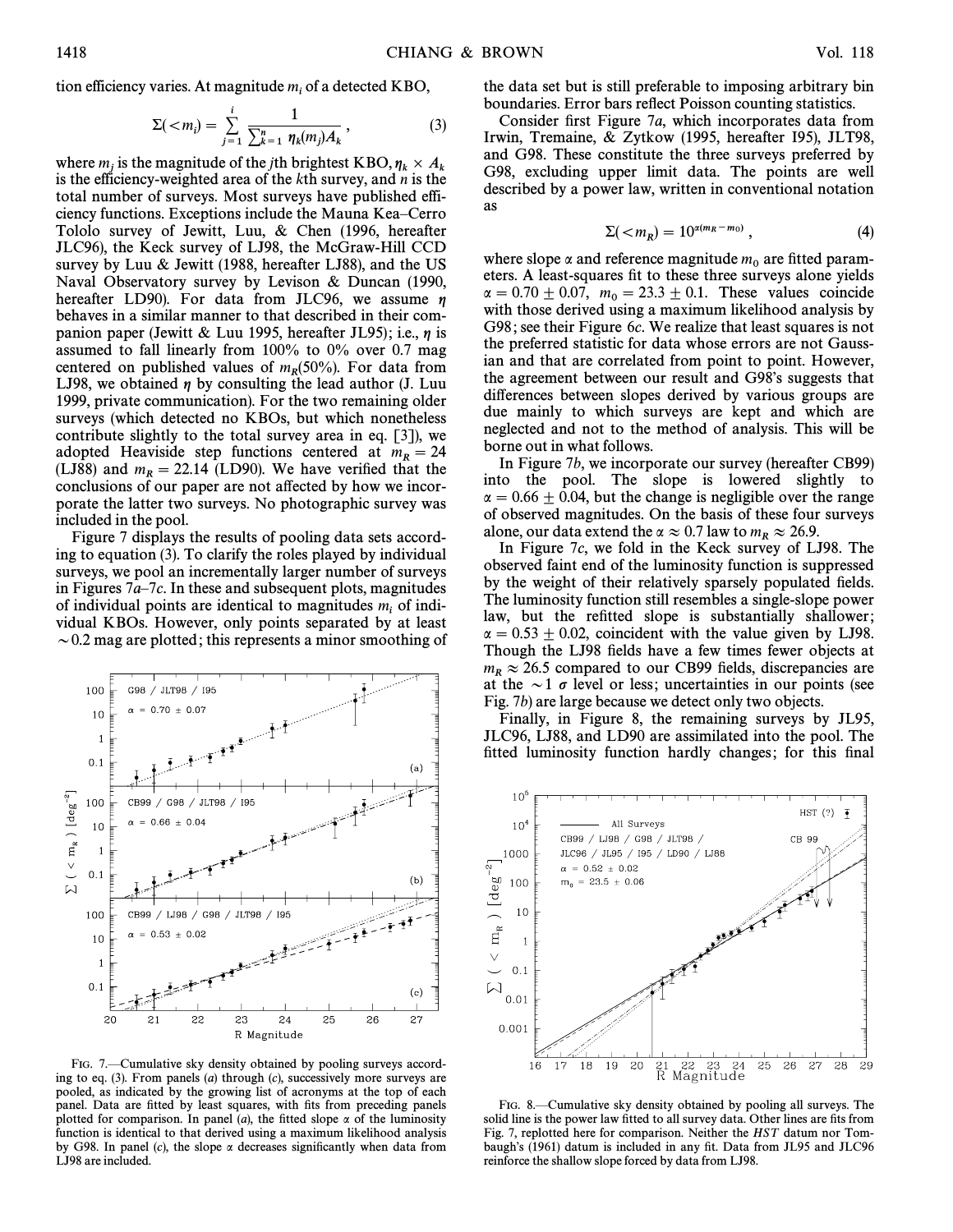## No. 3, 1999 KECK KBO SURVEY 1419

#### TABLE 2

MEASURED  $\alpha^a$  and Inferred  $q^b$ 

| α           | Source                                 | q   | Implication             |
|-------------|----------------------------------------|-----|-------------------------|
| $0.52\dots$ | All data (Fig. 8)                      | 3.6 | Mass in largest bodies  |
| 0.53        | Omit JL95, JLC96 (Fig. 7c)             | 3.7 | Mass in largest bodies  |
| 0.57        | Omit LJ98                              | 3.9 | Mass in largest bodies  |
| $0.66\dots$ | Omit JL95, JLC96, LJ98 (Fig. 7b)       | 4.3 | Mass in smallest bodies |
| $0.70\dots$ | Omit JL95, JLC96, LJ98, CB99 (Fig. 7a) | 4.5 | Mass in smallest bodies |

a Power-law slope of cumulative luminosity function ; see eq. (4).

<sup>b</sup> Differential size index derived from  $q = 5.02 \alpha + 1$ , which assumes uniform albedo and distance. See  $\S 5.1$  for discussion.

pool,  $\alpha = 0.52 \pm 0.02$  and  $m_0 = 23.5 \pm 0.06$ . We note that shallow values for the fitted slope depend not only on surveys by JL95 and JLC96, but also on recent data from LJ98 (see Table 2). Some crude, model-dependent considerations of why values of  $\alpha$  < 0.6 might be preferred are given in  $\S$  5.1.

The claimed Hubble Space Telescope (HST) detection of  $2.5 \times 10^4$  objects deg<sup>-2</sup> at  $m_R \approx 28.2$  (Cochran et al. 1995) lies  $\sim$  10 times above the steepest extrapolation and  $\sim$  100 times above the extrapolation derived from all surveys combined. Brown, Kulkarni, & Liggett (1997) independently suggest on statistical grounds that the detections are erroneous. The increasing difficulty of reconciling the groundbased observations with the HST claim appears to support this suggestion.

#### 5. DISCUSSION

#### 5.1. Size, Surface Area, and Mass Distributions

We consider a power-law differential size distribution with index q,  $dN(s) \propto s^{-q} ds$ , where  $dN(s)$  is the number density of objects having diameters between s and  $s + ds$ . If all observed KBOs had the same albedo and were at the same heliocentric distance, the measured slope  $\alpha$  of the cumulative luminosity function would imply a unique size index, viz.,

$$
q = 5.02\alpha + 1. \tag{5}
$$

This relation is straightforward to derive and is first given by I95. The assumption of uniform distance is not a bad one, since KBOs detected to date have present-day heliocentric distances between 30 and 50 AU; adopting a geometric mean distance for all objects misestimates sizes by at most a factor of 5/3. This is less than the possible factor of 4 uncertainty in size introduced by the unknown albedo, which might range from 4% (Comet Halley) to 60% (Pluto). JLT98 employ Monte Carlo models, which incorporate more realistic distance distributions to extract the size index from the measured luminosity function. Their best-fit  $q = 4.0 \pm 0.5$  agrees with the value obtained by inserting their measured  $\alpha = 0.58 \pm 0.05$  into equation (5). We shall use equation (5) to calculate q from  $\alpha$  below, keeping in mind that such q's may be uncertain by  $\pm 0.5$ .

Table 2 summarizes possible values of the sky density slope  $\alpha$  and the size index q and their implications. Depending on which surveys are incorporated, q takes values from 3.6 to 4.5. We compare these values to those of erosive disks in our solar system. Main-belt asteroids are inferred to obey  $q \approx 3.3$  in the diameter range 3–30 km (Durda, Greenberg, & Jedicke 1998). A value of  $q = 3.5$  corresponds to a quasisteady-state population for which catastrophic collisions grind as much mass per time into every size bin as they

grind out, as first derived by Dohnanyi (1969). The derivation further assumes that critical specific energies for shattering and dispersal are independent of size.<sup>9</sup> This is a fair assumption for solid rocky targets smaller than  $\sim$  10 km in diameter for which internal compression due to self-gravity is negligible. For asteroids greater than 30 km in diameter, there are significant deviations from the  $q \approx 3.5$  law, with slopes ranging from  $q \approx 2$  to 4.5 (Durda & Dermott 1997). These deviations likely result from variations of the impact strength with size, as caused by self-gravitational effects (Durda et al. 1998; Melosh & Ryan 1997). Saturn's ring particles crudely fit  $q \approx 3.3$  in the size range of a few centimeters to a few meters based on Voyager radio occultation data (Marouf et al. 1983), though values between 2.8 and 4.0 cannot be completely ruled out (Cuzzi et al. 1984 ; Weidenschilling et al. 1984). Ring optical depths are sufficiently high that particles have suffered many erosive collisions over the age of the solar system, so that their size distribution no longer purely reflects initial conditions (Borderies, Goldreich, & Tremaine 1984).

For  $q > 3$  ( $\alpha > 0.4$ ), surface areas (geometric optical depths) are dominated by the smallest bodies. All current estimates of  $q$  imply that this is the case for the Kuiper Belt.

For  $q < 4$  ( $\alpha < 0.6$ ), the total mass is dominated by the largest bodies. If we combine all surveys, we infer a size index  $q = 3.6 \pm 0.1$ . We use this q to make an order-ofmagnitude estimate of the mass in the observable Kuiper Belt. Nearly all KBOs in the surveys we have considered have inferred diameters  $s \ge 50(0.04/p_R)^{1/2}$  km.<sup>10</sup> At limiting magnitude  $r = 27$  (the V<sub>L</sub> B adjusted magnitude above magnitude  $m_R = 27$  (the V - R adjusted magnitude above which false alarms prevent additional KBO detections in our deep survey), objects having  $s \gtrsim 50$  km can be seen out to distances of 48 AU. For values of q and  $\Sigma(m_R < 27)$ derived by combining all survey data, the total mass of the Kuiper Belt out to 48 AU is

$$
M_{\text{Belt}}(a < 48 \text{ AU}) \approx 0.22 \left[ \frac{\Sigma (m_R < 27)}{53 \text{ deg}^{-2}} \right] \left( \frac{A_{\text{KB}}}{10^4 \text{ deg}^2} \right)
$$

$$
\times \left( \frac{\rho}{2 \text{ g cm}^{-3}} \right) \left( \frac{0.04}{p_R} \right)^{1.3}
$$

$$
\times \left( \frac{s_{\text{max}}}{2000 \text{ km}} \right)^{0.4} M_{\oplus} . \tag{6}
$$

Here,  $A_{KB}$  is the solid angle subtended by the Kuiper Belt (taken to extend  $\pm 15^\circ$  in ecliptic latitude),  $\rho$  is the internal

ÈÈÈÈÈÈÈÈÈÈÈÈÈÈÈ

<sup>&</sup>lt;sup>9</sup> The critical specific energy for shattering,  $Q_5^*$ , is defined as the energy  $\frac{1}{2}$  unit target mass required to produce a fragment with 50% the mass of per unit target mass required to produce a fragment with 50% the mass of the original target. It is smaller than  $Q_b^*$ , the energy per unit target mass required to disperse such fragments to infinity (Melosh & Pyan 1997) required to disperse such fragments to infinity (Melosh & Ryan 1997).

<sup>&</sup>lt;sup>10</sup> The only exception is KBO K3, for which  $s = 23 \text{ km}$  (LJ98).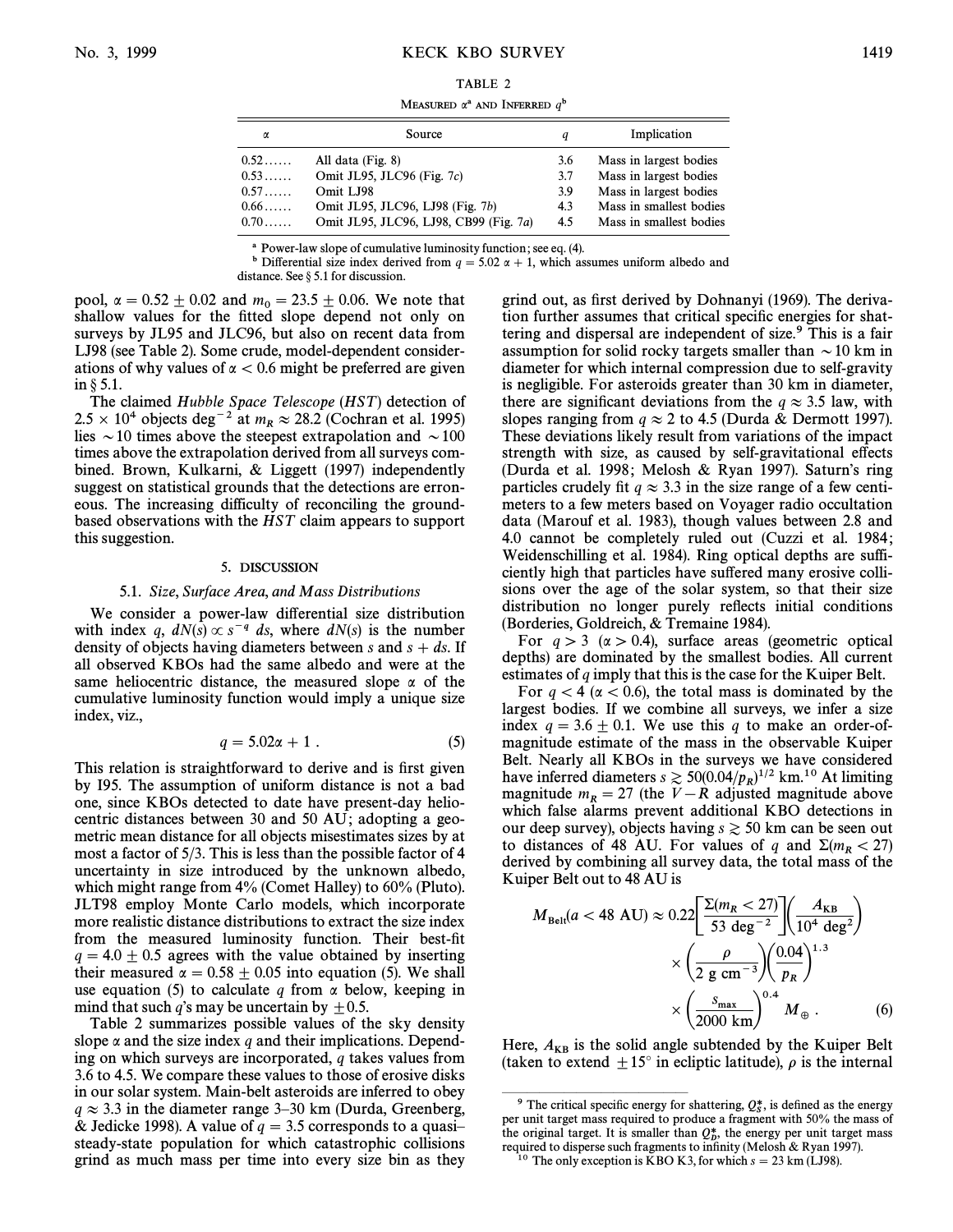mass density of KBOs, and  $s_{\text{max}}$  is the diameter of the largest body in the distribution (taken to be similar to Pluto).<sup>11</sup> Our rough estimate of  $\sim 0.2$   $M_{\oplus}$  is consistent with the more limit of 1.3 M, within 50 AU derived by Hamid et al. upper limit of 1.3  $M_{\oplus}$  within 50 AU derived by Hamid et al.<br>(1968) using measured cometary orbits (see Weissman 1995 (1968) using measured cometary orbits (see Weissman 1995 and MDL99 for a discussion of upper mass limits). Note that this model predicts the existence of  $\sim$  10 more Plutosized objects in the nearby Kuiper Belt.

The number of  $1-10$  km sized comet progenitors in the Kuiper Belt may be similarly estimated :

$$
N_{\text{Comet}}(a < 48 \text{ AU}) \approx 1.4 \times 10^{10} \left[ \frac{\Sigma (m_R < 27)}{53 \text{ deg}^{-2}} \right]
$$

$$
\times \left( \frac{A_{\text{KB}}}{10^4 \text{ deg}^2} \right) \left( \frac{0.04}{p_R} \right)^{1.3}
$$

$$
\times \left( \frac{1 \text{ km}}{s_c} \right)^{2.6} \text{ comets} , \tag{7}
$$

where  $s_c$  is the minimum diameter of a comet. Our order-ofmagnitude estimate compares favorably with the population of  $\sim$  7  $\times$  10<sup>9</sup> comets between 30 and 50 AU required to supply the rate of Jupiter-family comets (Levison  $\&$ Duncan 1997).<sup>12</sup>

Omitting data from various surveys while preserving the same magnitude coverage in the luminosity function raises the inferred value of  $q$  and places most of the mass of the observable Kuiper Belt into the smallest objects. G98 do not incorporate data from JL95, JLC96, LJ98 and CB99. Their maximum likelihood analysis, which can and does assimilate upper limit data from LJ88 and LD90, concludes that the sky density slope  $\alpha = 0.76$ . Inserting this value into equation (5) yields a size index  $q = 4.8$ . As a separate example of a shallow slope based on omission of data, a least-squares fit to the luminosity function, which omits points from JL95, JLC96, and LJ98, and which does not incorporate upper limit data, yields  $q = 4.3$  (see Fig. 7b). Both size indices would place most of the mass of the observable Kuiper Belt into the smallest objects. Since the size of the smallest object in the distribution is unconstrained, we cannot estimate the mass of the Kuiper Belt using these q's. However, for any  $q > 4$ , there always exists an  $s_{\min}$  below which upper limits for the total cometary Belt mass within 50 AU ( $\sim$  1.3  $M_{\oplus}$ ) are violated. For values of  $q = 4.3$  and  $\Sigma (m_R < 27) = 200$  deg<sup>-2</sup> derived from Figure 7b, this minimum value for  $s_{\min}$  is as large as 2 km and increases with increasing  $q$ . Explaining the existence of such lower cutoff sizes would be problematic.

Our preferred size index,  $q = 3.6 \pm 0.1$ , is that of a Dohnanyi-like size distribution for objects having diameters between 50 and 500 km within 50 AU. However, whether the shape of this distribution results from a catastrophic collisional cascade as envisioned in Dohnanyi's (1969) scenario is questionable. The answer depends on impact strengths, relative velocities, and initial populations of KBOs, all of which are poorly constrained. For solid, rocky bodies 50–500 km in diameter, critical specific energies for shattering and disruption are expected to increase strongly with size as a result of self-gravitational compression (Melosh & Ryan 1997 and references therein). The role of self-gravity is magnified even further if bodies consist predominantly of weaker ices. Whatever their composition, we would not expect Dohnanyi's (1969) derivation to apply to objects as large as those observed, since the derivation assumes that impact strengths are independent of size. Relative velocities required for fragmentation and dispersal of solid, rocky bodies  $\sim$  100 km in size demand KBO eccentricities and inclinations exceeding 0.3; the actual history of the velocity dispersion is unknown. If KBOs consist of solid rock and relative velocities are sufficiently high for disruption and dispersal upon impact, we estimate that lifetimes against catastrophic dispersal of targets  $\sim$  100 km in diameter exceed the age of the solar system by a factor of  $\sim$  150 if projectiles are drawn from the present-day Kuiper Belt. This estimate agrees with that of Stern (1995; see his Fig. 2). Shaping the population of objects having sizes  $50-500$  km by catastrophic collisions would require a primordial Belt orders of magnitude more populous than what is observed today.

# 5.2. A Kuiper Cliff at 50 AU?

To date, not one member of the classical Kuiper Belt has been discovered beyond 50 AU, despite observational advances in limiting magnitude and theoretical assurances that the region is dynamically stable. G98 have addressed this issue and concluded that the present sample of  $\sim 100$ KBOs is marginally large enough to expect detection of such bodies. Here we confirm and elaborate upon their results.

We assume the Kuiper Belt begins at an inner edge  $a_{\min}$ and that the number density of objects (number per volume) decreases with distance a as a power law with index  $\beta$ :

$$
dN(s,a) \propto a^{-\beta} s^{-q} ds . \qquad (8)
$$

For a surface density (number per disk face area) appropriate to the minimum-mass outer solar nebula, the index  $\beta$ may plausibly take values of  $\sim$  2–3, depending on how quickly random eccentricities e and inclinations i decay with heliocentric distance. In a field of limiting magnitude m, the sky density of objects (number per projected sky solid

angle) located beyond distance 
$$
a_{*}
$$
 is proportional to  
\n
$$
\Sigma(a > a_{*}) \propto \int_{s_{m}(a_{*})}^{s_{\text{max}}} \int_{a_{*}}^{a_{m}(s)} a^{2-\beta} s^{-q} ds da , \qquad (9)
$$

where  $s_m(a_*)$  is the size of the smallest object, which can just where  $s_m(a_*)$  is the size of the simulated spect, when can just<br>be seen at  $a_*$ , and  $a_m(s) = a_s[s/s_m(a_*)]^{1/2}$  is the maximum distance out to which an object of size s can be seen. One immediate consequence of a Belt having distance and size indices considered here is that the faint end of the luminosity function is dominated by small nearby objects rather than large distant ones. Extending the limiting magnitude of a visual survey inherently achieves greater dynamic range in observable sizes than in distances because reflected fluxes decrease as  $s^2/a^4$ . The greater sensitivity to size is compounded by the shapes of the distributions;  $\Sigma \propto s^{1-q} a^{3-\beta} \approx s^{-2.6} a^{0.5}$ . An outer edge to such a Belt at 50 AU (a "Kuiper Cliff") would not significantly flatten the

ÈÈÈÈÈÈÈÈÈÈÈÈÈÈÈ <sup>11</sup> Our calculation ignores the fact that some surveys observe  $\pm 90^\circ$ away in ecliptic longitude from Neptune where Plutinos (KBOs in 3:2 resonance with Neptune) reach perihelion (Malhotra 1995). These surveys might be expected to find an unrepresentatively high sky density of KBOs. In fact these surveys (JL95, JLC96) find lower sky densities than other surveys; see  $\S$  4.3 and  $\S$  5.1 of G98.

<sup>&</sup>lt;sup>12</sup> The scattered KBO disk has also been proposed as an alternative source of short-period comets. Duncan & Levison (1997) estimate that only  $6 \times 10^8$  comets are required in the scattered disk to supply the observed rate.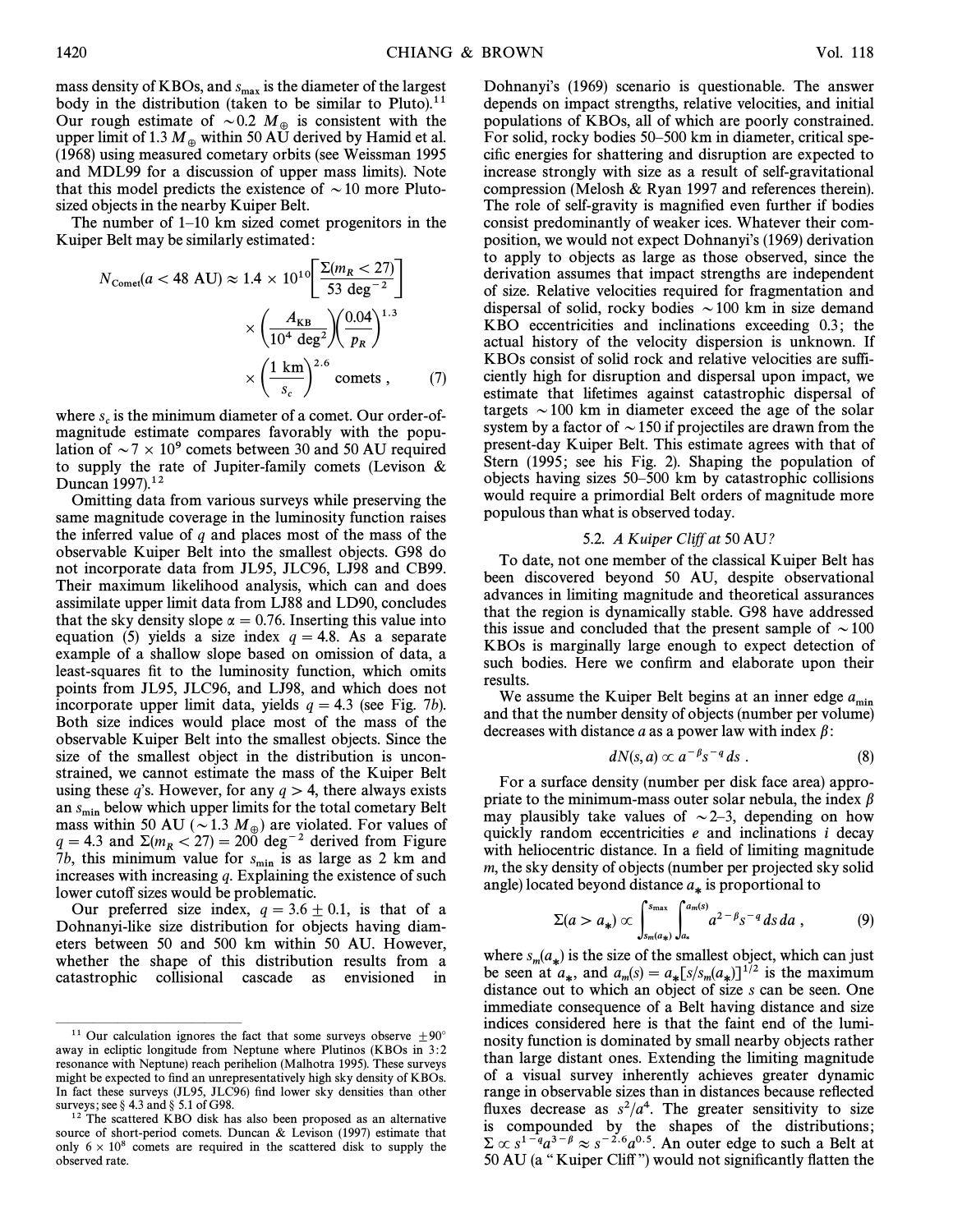slope of the luminosity function at faint magnitudes, a point that we shall justify more formally below.

The fraction of objects located beyond 
$$
a_{*}
$$
 is  
\n
$$
f \equiv \frac{\Sigma(a > a_{*})}{\Sigma(a > a_{\min})} = \left(\frac{a_{\min}}{a_{*}}\right)^{\gamma} \left(1 + O\left\{\left[\frac{s_{m}(a_{*})}{s_{\max}}\right]^{\gamma/2}\right\}\right), \quad (10)
$$

where  $\gamma = 2q + \beta - 5$  (cf. G98). The order-of-magnitude correction term is valid for  $\beta \leq 3$  and is small for surveys and distributions considered here.<sup>13</sup> The fraction  $f$  is thus insensitive to the limiting magnitude of the field. This insensitivity justifies our assertion that a Kuiper Cliff would not break the luminosity function at any particular magnitude. It also allows us to easily estimate how many detections beyond 50 AU we might expect. For  $a_{\text{min}} = 30$  AU,<br> $a_{\text{min}} = 50$  AU s = 2000 km  $a = 3.6$  and  $b = 3$  (constant  $a_* = 50 \text{ AU}, s_{\text{max}} = 2000 \text{ km}, q = 3.6, \text{ and } \beta = 3 \text{ (constant) }$ dispersion in e and i), the fraction of objects outside 50 AU is  $\bar{f} \approx 8\%$ . Decreasing the distance index  $\beta$  to 2 increases f to 13%. In the present total sample of  $\sim$  100 KBOs, we might therefore expect  $\sim$  10 to reside beyond 50 AU. Eight of these ten would be located between 50 and 70 AU.

While these rough considerations do not convincingly implicate a Kuiper Cliff, they do argue more strongly against a sudden rise by factors of 3 or more in the surface number density between 50 and 70 AU (a nearby "Kuiper Wall"). Keeping the size distribution fixed and multiplying the surface density by 3 beyond 50 AU would demand that  $\sim$  25% of all detected classical KBOs reside in such a wall, in contrast to the 0% found to date.

Nonetheless, there are a number of ways the present lack of detections may still accord with a massive outer classical Belt. The size distribution of objects may change dramatically past 50 AU. For instance, it might be that only a few large objects exist between 50 and 70 AU. This may plausibly be the result of runaway accretion unimpeded by the presence of Neptune. Alternatively, if only objects smaller than  $\sim$  30 km populate the outer Belt, detecting them is a task better suited to occultation surveys than to searches relying on reflected light.

## 6. SUMMARY

Our main results are as follows.

ÈÈÈÈÈÈÈÈÈÈÈÈÈÈÈ

1. We discovered two new Kuiper Belt objects in a single Keck LRIS field. One object at  $m_V = 25.5$  was found by blinking individual frames. It lies at a heliocentric distance of  $R \approx 33$  AU and has a diameter  $s = 56(0.04/p_V)^{1/2}$  km. Another object at  $m_V = 27.2$  was discovered by blinking

shifted and co-added frames. For this second object,  $R \approx 44 \text{ AU}$  and  $s = 46(0.04/p_V)^{1/2} \text{ km}$ .

2. We pooled all surveys to construct the cumulative luminosity function from  $m_R = 20$  to 27 (Fig. 8). At the faintest observed magnitude,  $\Sigma(m_R \lesssim 26.9) = 53 \pm 20(1 \sigma)$ objects deg<sup>-2</sup>. The best-fit slope is  $\alpha = 0.52 \pm 0.02$ , where  $\log_{10} \Sigma(< m_R) = \alpha(m_R - m_0)$ . Differences in  $\alpha$  reported in the literature are due mainly to which survey data are the literature are due mainly to which survey data are incorporated. Values of  $\alpha > 0.6$  require the omission of surveys by JL95, JLC96, and LJ98.

3. Our KBO luminosity function is consistent with a power-law size distribution with di†erential size index  $q = 3.6 \pm 0.1$  for objects having diameters 50–500 km within 50 AU. The distribution is such that the smallest objects possess most of the surface area, but the largest bodies contain the bulk of the mass. By extrapolating outside the observed range of sizes, we estimate to order of magnitude that 0.2  $M_{\oplus}$  and  $1 \times 10^{10}$  comet progenitors lie between 30 and 50 AU. Though our estimated size index is that of a Dohnanyi-like distribution, the interpretation that catastrophic collisions are responsible is questionable. Impact strengths against catastrophic disruption and dispersal probably increase strongly with size for objects greater than  $\sim$  10 km in diameter, whereas the derivation by Dohnanyi (1969) assumes impact strength to be independent of size. Lifetimes against catastrophic dispersal of KBOs having diameters  $50-500$  km exceed the age of the solar system by at least 2 orders of magnitude in the present-day Belt, assuming bodies consist of competent rock.

4. A greater than threefold rise in the surface density of the Kuiper Belt just beyond 50 AU would imply that more than 25% of detected objects lie outside that distance, assuming objects are distributed similarly in size at all distances. The absence of detections past 50 AU in the present sample of  $\sim$  100 KBOs argues against this picture. A massive outer Belt may still be possible if only a few large objects exist between 50 and 70 AU, or if only objects smaller than  $\sim$  30 km exist in the outer Belt.

Data were obtained at the W. M. Keck Observatory, which is operated as a scientific partnership among the California Institute of Technology, the Universities of California, and the National Aeronautics and Space Administration. The observatory was made possible by the generous financial support of the W. M. Keck Foundation. We thank Jane Luu for providing detection efficiencies for the LJ98 data, Peter Goldreich and Sarah Stewart for helpful discussions, and an anonymous referee for a careful reading of this manuscript. E. I. C. gratefully acknowledges support from an NSF Graduate Research Fellowship.

**REFERENCES** 

- Allen, C. W. 1973, Astrophysical Quantities (London : Athlone) Brown, M. E., Kulkarni, S. R., & Liggett, T. J. 1997, ApJ, 490, L119
- 
- Borderies, N., Goldreich, P., & Tremaine, S. 1984, in Planetary Rings, ed. R. Greenberg & A. Brahic (Tucson : Univ. Arizona Press), 713 Cochran, A. L., Levison, H. F., Stern, S. A., & Duncan, M. J. 1995, ApJ,
- 455, 342
- Cuzzi, J. N., et al. 1984, in Planetary Rings, ed. R. Greenberg & A. Brahic (Tucson : Univ. Arizona Press), 73 Davis, D. R., & Farinella, P. 1997, Icarus, 125, 50
- 
- Dohnanyi, J. S. 1969, J. Geophys. Res., 74, 2531
- Duncan, M. J., & Levison, H. F. 1997, Science, 276, 1670 Duncan, M. J., Levison, H. F., & Budd, S. M. 1995, AJ, 110, 373
- 
- Durda, D. D., & Dermott, S. F. 1997, Icarus, 130, 140
- Durda, D. D., Greenberg, R., & Jedicke, R. 1998, Icarus, 135, 431 Gladman, B., et al. 1998, AJ, 116, 2042 (G98)
- Hamid, S. E., Marsden, B. G., & Whipple, F. L. 1968, AJ, 73, 727 Irwin, M., Tremaine, S., & Zytkow, A. N. 1995, AJ, 110, 3082 (I95)
- Jewitt, D., & Luu, J. 1995, AJ, 109, 1867 (JL95)
- 
- Jewitt, D., Luu, J., & Chen, J. 1996, AJ, 112, 1225 (JLC96) Jewitt, D., Luu, J., & Trujillo, C. 1998, AJ, 115, 2125 (JLT98)
- 
- Kenyon, S. J., & Luu, J. X. 1998, AJ, 115, 2136 Landolt, A. U. 1992, AJ, 104, 340
- Levison, H. F., & Duncan, M. J. 1990, AJ, 100, 1669 (LD90)
- ÈÈÈ. 1997, Icarus, 127, 13 Luu, J. X., & Jewitt, D. 1988, AJ, 95, 1256 (LJ88)
- Luu, J. X., & Jewitt, D. C. 1998, ApJ, 502, L91 (LJ98)
- 

<sup>&</sup>lt;sup>13</sup> For  $\gamma \approx 5$  and  $s_{\text{max}} = 2000$  km, the correction term is less than 0.1 for space hours limiting magnitudes  $m \geq 22$ . All surveys used to construct surveys having limiting magnitudes  $m_R \gtrsim 22$ . All surveys used to construct our luminosity function satisfy the latter requirement.